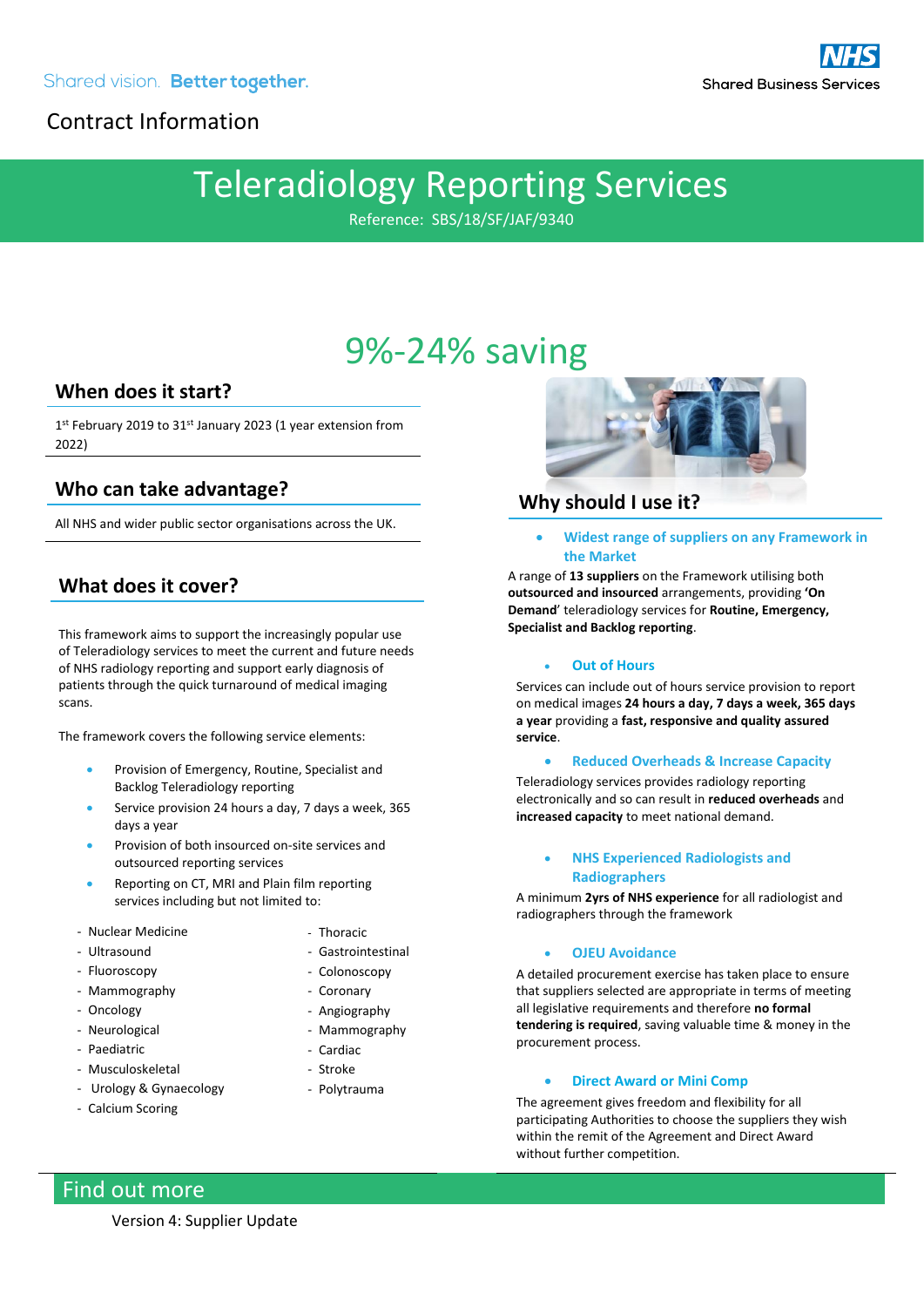Shared vision. Better together.

Contract Information

# Teleradiology Reporting Services

Reference: SBS/18/SF/JAF/9340

**0113 307 1535** E[: NSBS.contractenquiries@nhs.net](mailto:NSBS.contractenquiries@nhs.net) **For more contracts see our [Contract Portfolio](https://www.sbs.nhs.uk/proc-framework-agreements-support)**